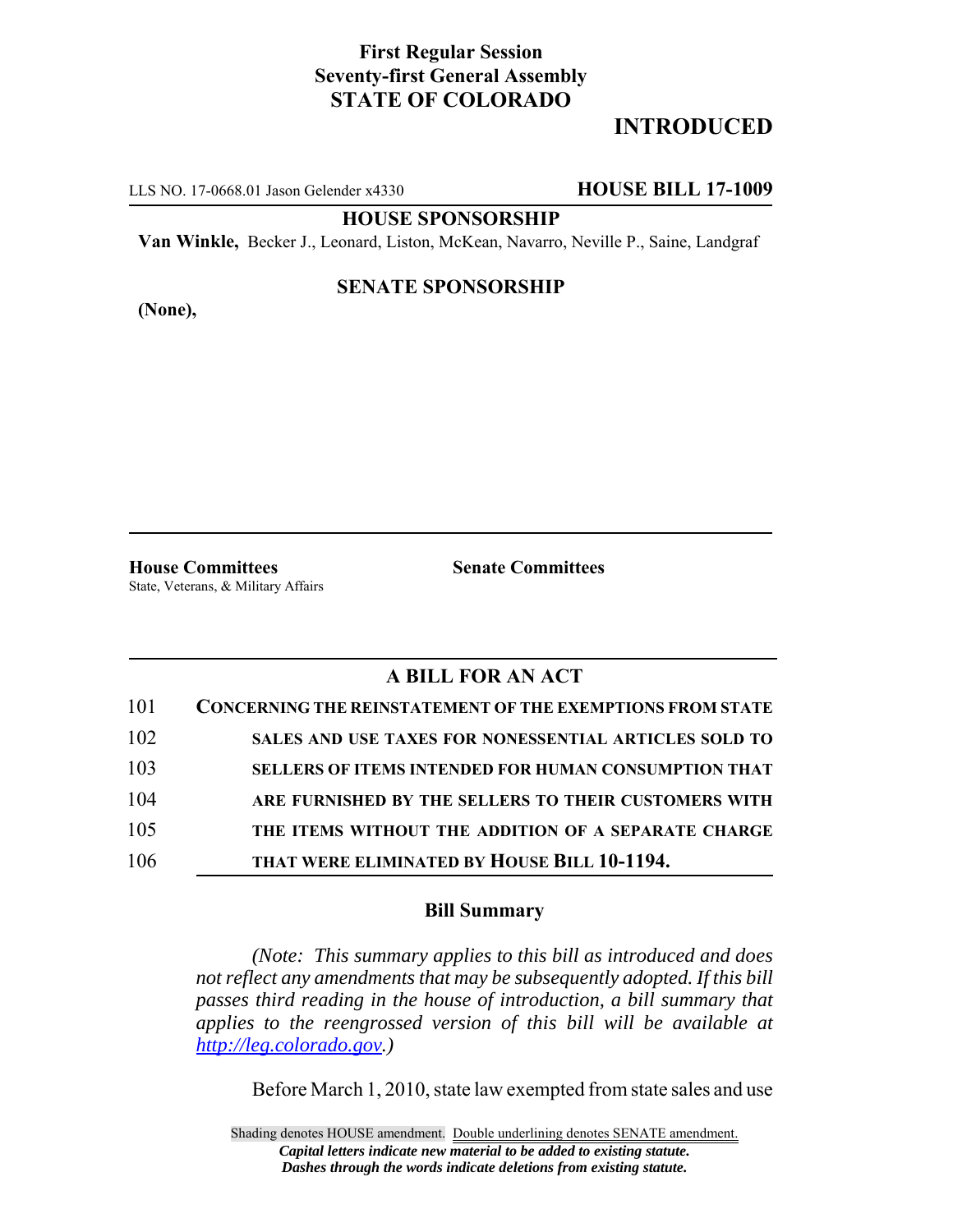taxes all articles sold to sellers of food, meal, or beverage items that sellers furnish to their customers along with the items without adding a separate charge. Effective March 1, 2010, House Bill 10-1194 narrowed the exemptions by subjecting to state sales and use taxes any such articles that the department of revenue determined to be nonessential to the customer. Effective January 1, 2018, the bill reinstates the exemptions from state sales and use taxes for nonessential articles.

 *Be it enacted by the General Assembly of the State of Colorado:* **SECTION 1.** In Colorado Revised Statutes, 39-26-707, **amend** 3 (1) introductory portion,  $(1)(c)$ ,  $(1)(d)$ ,  $(2)$  introductory portion,  $(2)(b)$ , and (2)(c); and **repeal** (4) as follows: **39-26-707. Food, meals, beverages, and packaging - definitions.** (1) The following shall be ARE exempt from taxation under 7 the provisions of part 1 of this article ARTICLE 26: (c) Any sale of any article to a retailer or vendor of food, meals, or beverages, which article is to be furnished to a consumer or user for use with articles of tangible personal property purchased at retail, if a 11 separate charge is not made for the article to the consumer or user, if such article becomes the property of the consumer or user, together with the food, meals, or beverages purchased, and if a tax is paid on the retail sale as required by section 39-26-104 (1)(a) or (1)(e); except that, on or after 15 March 1, 2010, BUT BEFORE JANUARY 1, 2018, any such article that is nonessential to the consumer or user, as determined by rules of the department of revenue promulgated in accordance with article 4 of title 18 24, C.R.S., shall be IS subject to state sales taxation;

 (d) Any sale of any container or bag to a retailer or vendor of food, meals, or beverages, which container or bag is to be furnished to a consumer or user for the purpose of packaging or bagging articles of tangible personal property purchased at retail, if a separate charge is not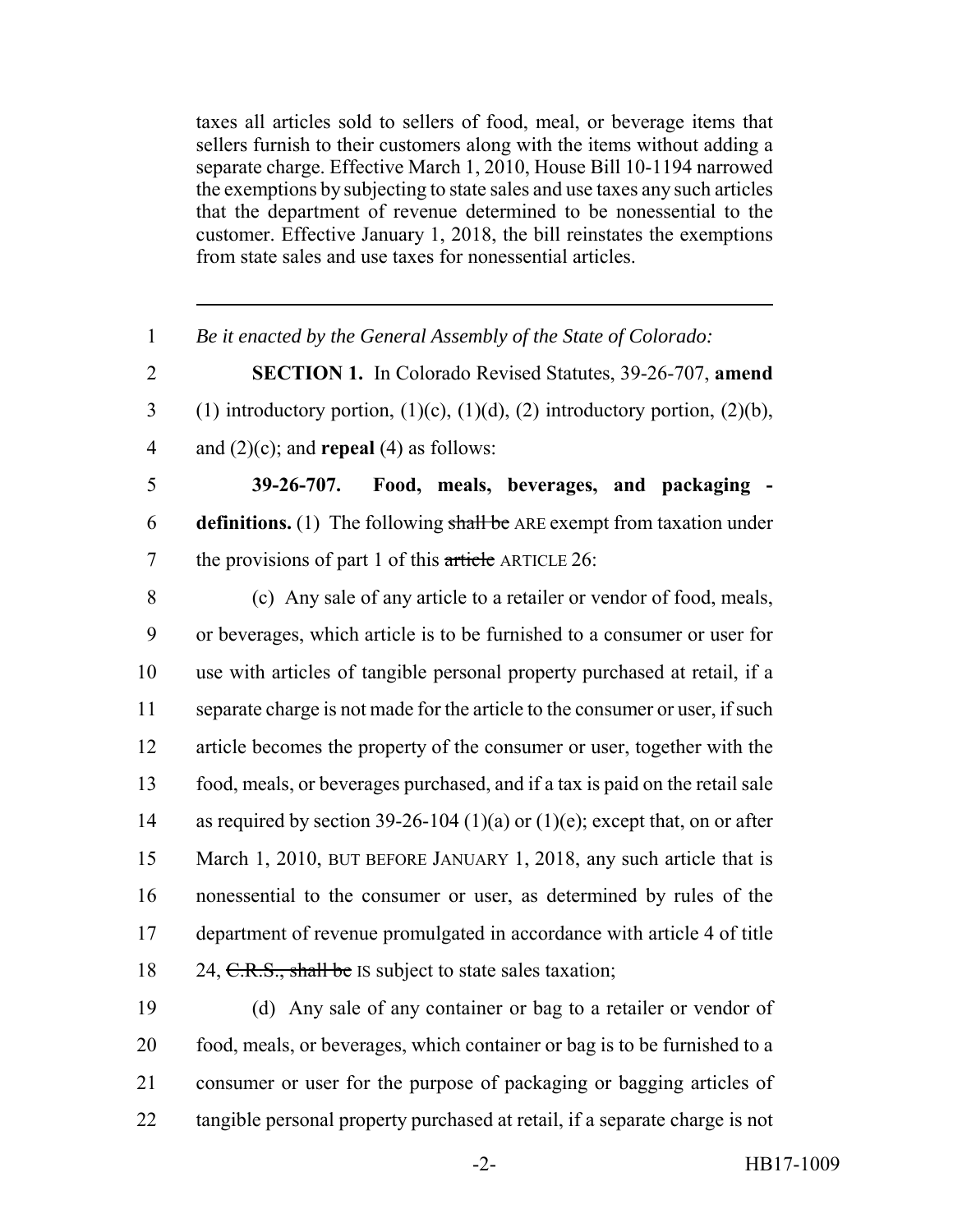made for the container or bag to the consumer or user, if such container or bag becomes the property of the consumer or user, together with the food, meals, or beverages purchased, and if a tax is paid on the retail sale 4 as required by section 39-26-104 (1)(a) or (1)(e); except that, on and after March 1, 2010, BUT BEFORE JANUARY 1, 2018, any such container or bag that is nonessential to the consumer or user, as determined by rules of the department of revenue promulgated in accordance with article 4 of title 8 24, C.R.S., shall be IS subject to state sales taxation;

9 (2) The following shall be ARE exempt from taxation under the provisions of part 2 of this article ARTICLE 26:

 (b) The storage, use, or consumption of any article by a retailer or vendor of food, meals, or beverages, which article is to be furnished to a consumer or user for use with articles of tangible personal property purchased at retail, if a separate charge is not made for the article to the consumer or user, if the article becomes the property of the consumer or user, together with the food, meals, or beverages purchased, and if a tax 17 is paid on the retail sale as required by section  $39-26-104 (1)(a)$  or  $(1)(e)$ ; except that, on and after March 1, 2010, BUT BEFORE JANUARY 1, 2018, any such article stored, used, or consumed that is nonessential to the end consumer or user, as determined by rules of the department of revenue 21 promulgated in accordance with article 4 of title 24,  $C.R.S.,$  shall be IS 22 subject to state use taxation;

 (c) The storage, use, or consumption of any container or bag by a retailer or vendor of food, meals, or beverages, which container or bag is to be furnished to a consumer or user for the purpose of packaging or bagging articles of tangible personal property purchased at retail, if a separate charge is not made for the container or bag to the consumer or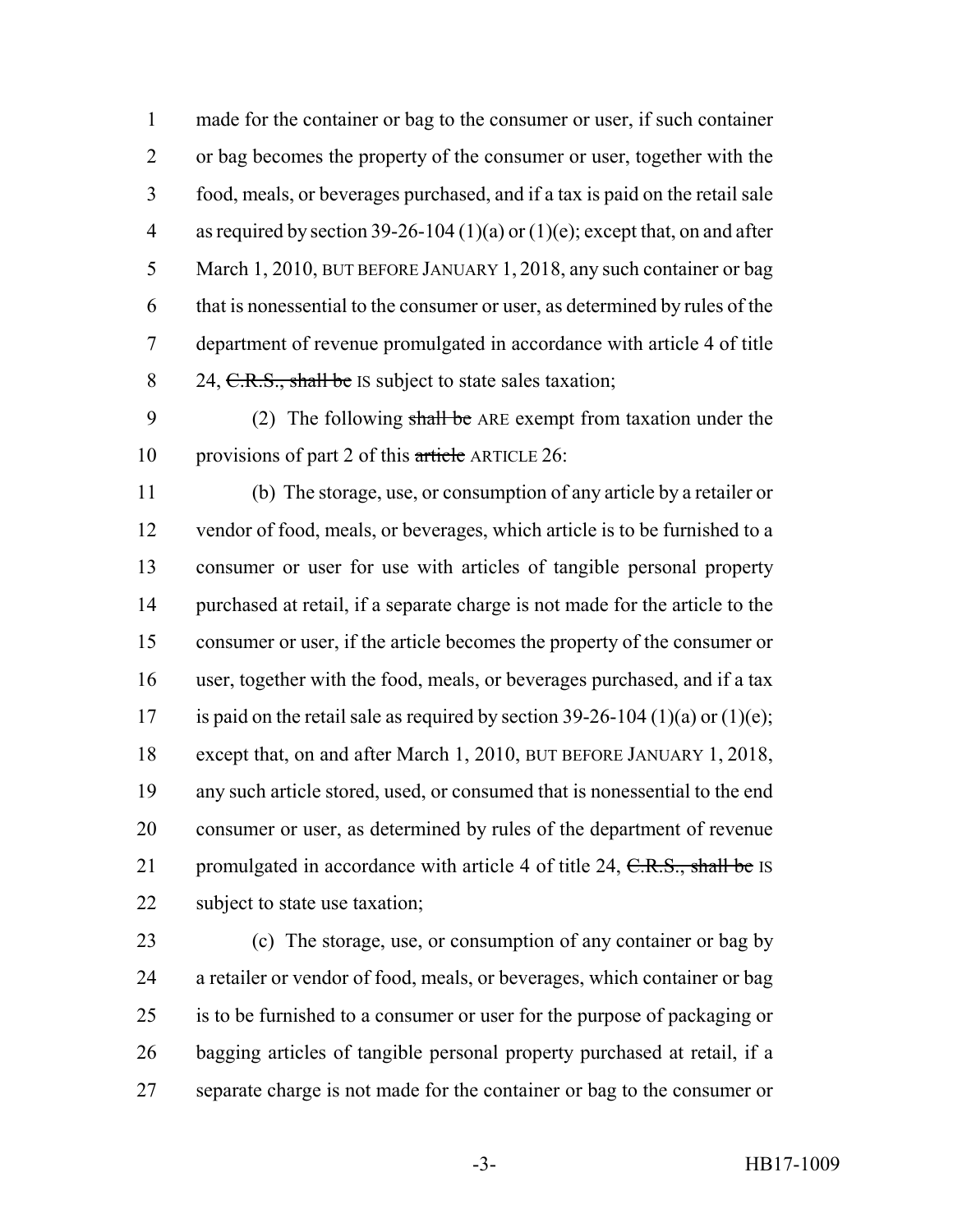user, if the container or bag becomes the property of the consumer or user, together with the food, meals, or beverages purchased, and if a tax 3 is paid on the retail sale as required by section  $39-26-104 (1)(a)$  or  $(1)(e)$ ; except that, on and after March 1, 2010, BUT BEFORE JANUARY 1, 2018, any such container or bag stored, used, or consumed that is nonessential to the end consumer or user, as determined by rules of the department of 7 revenue promulgated in accordance with article 4 of title  $24, \text{C.R.S., shall}$ 8 be IS subject to state use taxation;

 (4) For any return made prior to June 1, 2010, a person who sells or stores, uses, or consumes items described in paragraphs (c) and (d) of 11 subsection (1) and paragraphs (b) and (c) of subsection (2) of this section 12 that are nonessential to the end consumer or user shall not be liable for 13 any interest or other penalty imposed as a result of an error made in 14 connection with the elimination of the exemption for such nonessential items from state sales and use tax by House Bill 10-1194, enacted in  $16 \frac{2010}{2010}$ 

 **SECTION 2.** In Colorado Revised Statutes, 24-75-113, **repeal** (5) as follows:

 **24-75-113. 2010 bills to increase state revenue - prohibition on hiring of new state employees.** (5) No moneys derived from the increase in state revenues resulting from the passage of House Bill 22 10-1194, enacted in 2010, shall be appropriated for the purpose of funding additional full-time equivalent state employees.

 **SECTION 3. Act subject to petition - effective date.** Section 2 of this act takes effect January 1, 2018, and the remainder of this act takes effect at 12:01 a.m. on the day following the expiration of the ninety-day period after final adjournment of the general assembly (August 9, 2017,